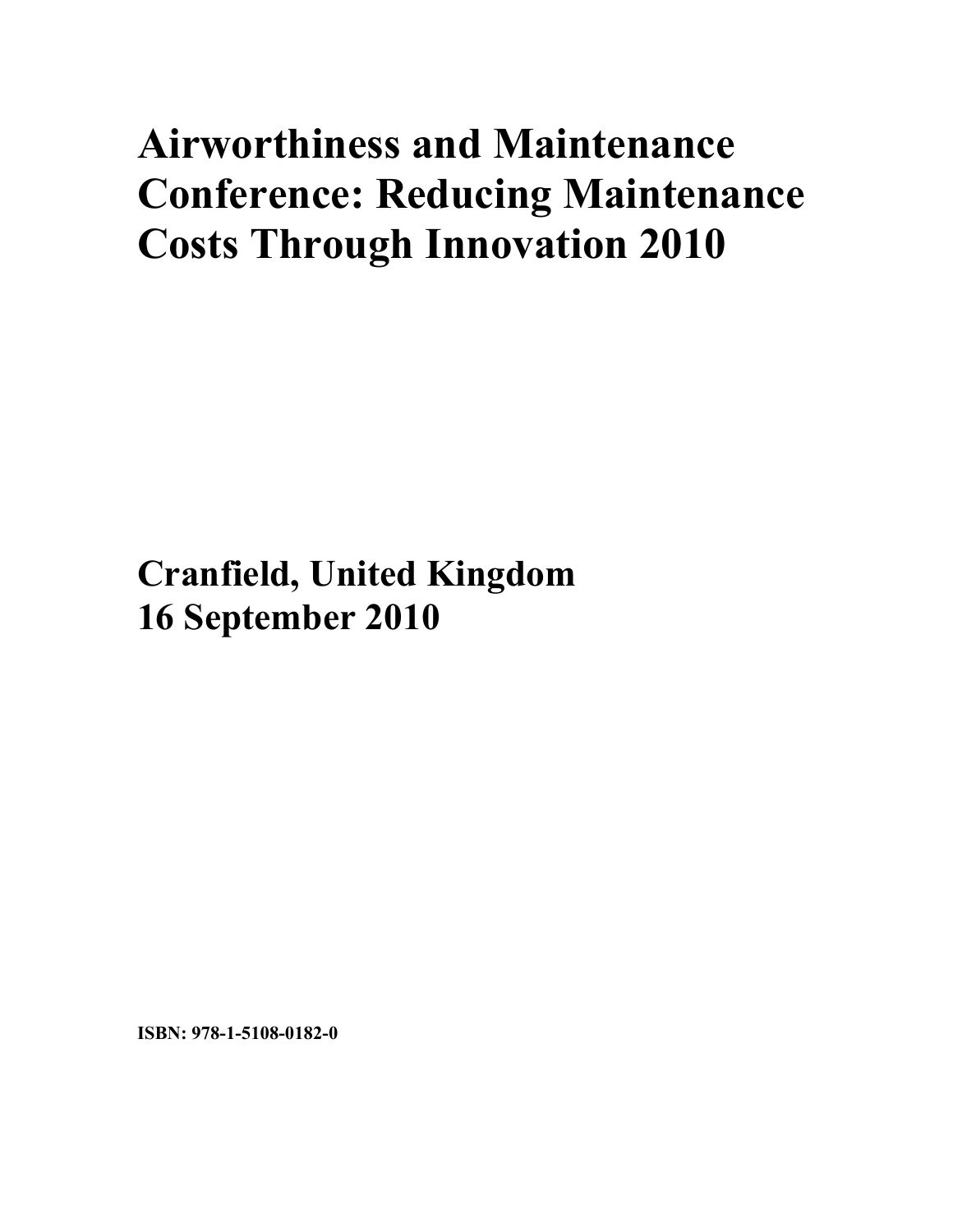**Printed from e-media with permission by:** 

Curran Associates, Inc. 57 Morehouse Lane Red Hook, NY 12571



**Some format issues inherent in the e-media version may also appear in this print version.** 

Copyright© (2010) by the Royal Aeronautical Society All rights reserved.

Printed by Curran Associates, Inc. (2015)

For permission requests, please contact the Royal Aeronautical Society at the address below.

Royal Aeronautical Society No. 4 Hamilton Place London W1J 7BQ United Kingdom

Phone: +44 (0) 20 7670 4300 Fax: +44 (0) 20 7670 4309

www.raes.org.uk

## **Additional copies of this publication are available from:**

Curran Associates, Inc. 57 Morehouse Lane Red Hook, NY 12571 USA Phone: 845-758-0400 Fax: 845-758-2634 Email: curran@proceedings.com Web: www.proceedings.com